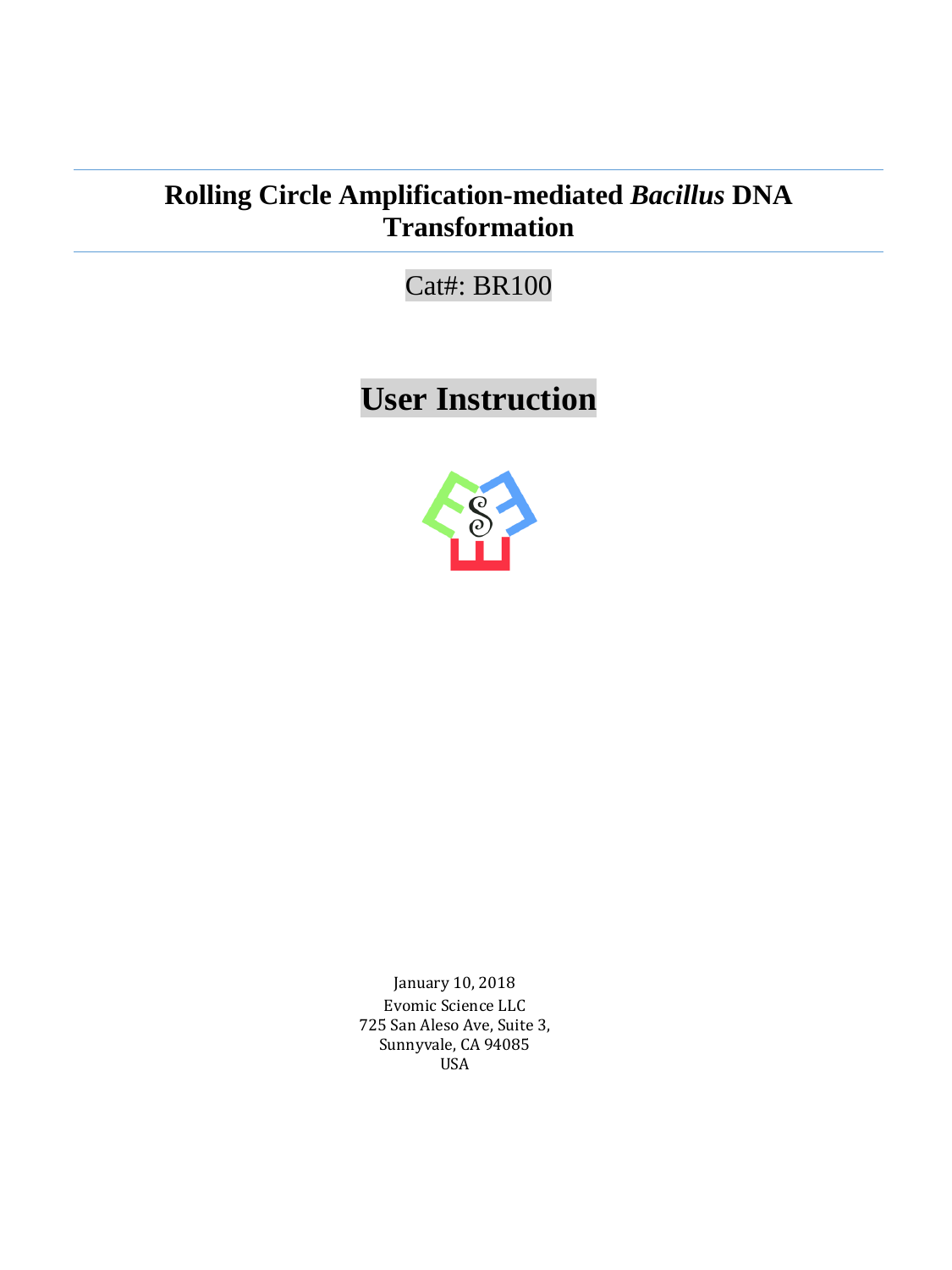



# **Introduction**

In contrast to Gram-negative bacteria, such as *E. coli,* introducing foreign DNA (DNA transformation) into Gram-positive cells*, such as Bacillus*, is notoriously difficult. It is presumed that at least two factors contribute this problem: 1). The extensive exterior network of peptidoglycan in Gram-positive cell walls physically restricts passage of exogenous DNA into the cell; 2). Cell wall-associated and intracellular nucleases in Gram-positive cell rapidly degrade the introduced DNA. Currently, phage transduction, electroporation, protoplast transformation and protoplast electroporation methods are recruited to introduce DNA into *Bacillus* strains. These methods are generally more laborious and less effective. Although some *Bacillus* are natural competence or induced competence by starvation media, the DNA transformation efficiency in those competent *Bacillus* is very low. Recently, an efficient approach through the regulatory expression of cluster transcription factors, e.g. *ComK,* in the non-naturally competent *Bacillus* strains, significantly benefit its DNA transformation. This well-tuned transient expression of *ComK* is becoming a robust and essential approach for *Bacillus* transformation.

In addition to the competence of *Bacillus,* the efficient DNA transformation in *Bacillus* is also dependent on the DNA format: DNA source, methylated status, and DNA concatemers, etc. Due to the host restriction and modification system, introducing a DNA fragment homolog to the recipient *Bacillus* strains into the foreign plasmid will increase the successful rate of transformation. The closer DNA homolog between the donor microorganisms and the recipient is, the higher the transformation rate will achieve. On the other hand, methylated DNA will decreased the transformation rate. Furthermore, *Bacillus* prefers to uptake DNA concatemers over short DNA fragments or circular DNA. Using our propriety SuperPhiTM enzyme (Patent Pending, product catalog# FP100), we thus developed a high efficient *Bacillus*specific Rolling Circle Amplification (**bRCA**) kit to amplify the template DNA as concatemers and non-methylated DNA *in vitro*. The template DNA can be any circular DNA, such as the *in vitro* assembled or ligated circular DNA, plasmid, or the extended linear DNA (genomic DNA). The amplified DNA as concatemers can be directly applied to the *Bacillus* transformation with the highest transformation rate. The bRCA approach has been successfully applied to transform the nature competent or *ComK*-induced competent *Bacillus* strains, such as *Bacillus subtilis*, *Bacillus thuringiensis*, and *Bacillus licheniformis*. Compared to the traditional methods, the bRCA approach was 1,000-fold more efficient, which is of critical importance to *Bacillus* gene cloning, expression and library construction.

# **Kit Components:**

| <b>Components</b>      | <b>100 Reaction</b> | <b>Storage</b>  |
|------------------------|---------------------|-----------------|
| Sample Buffer          | $800 \mu l$         | $-20^{\circ}$ C |
| <b>Reaction Buffer</b> | $500 \mu l$         | $-20^{\circ}$ C |
| $SuperPhi^{TM}$ Enzyme | $100 \mu l$         | $-80^{\circ}$ C |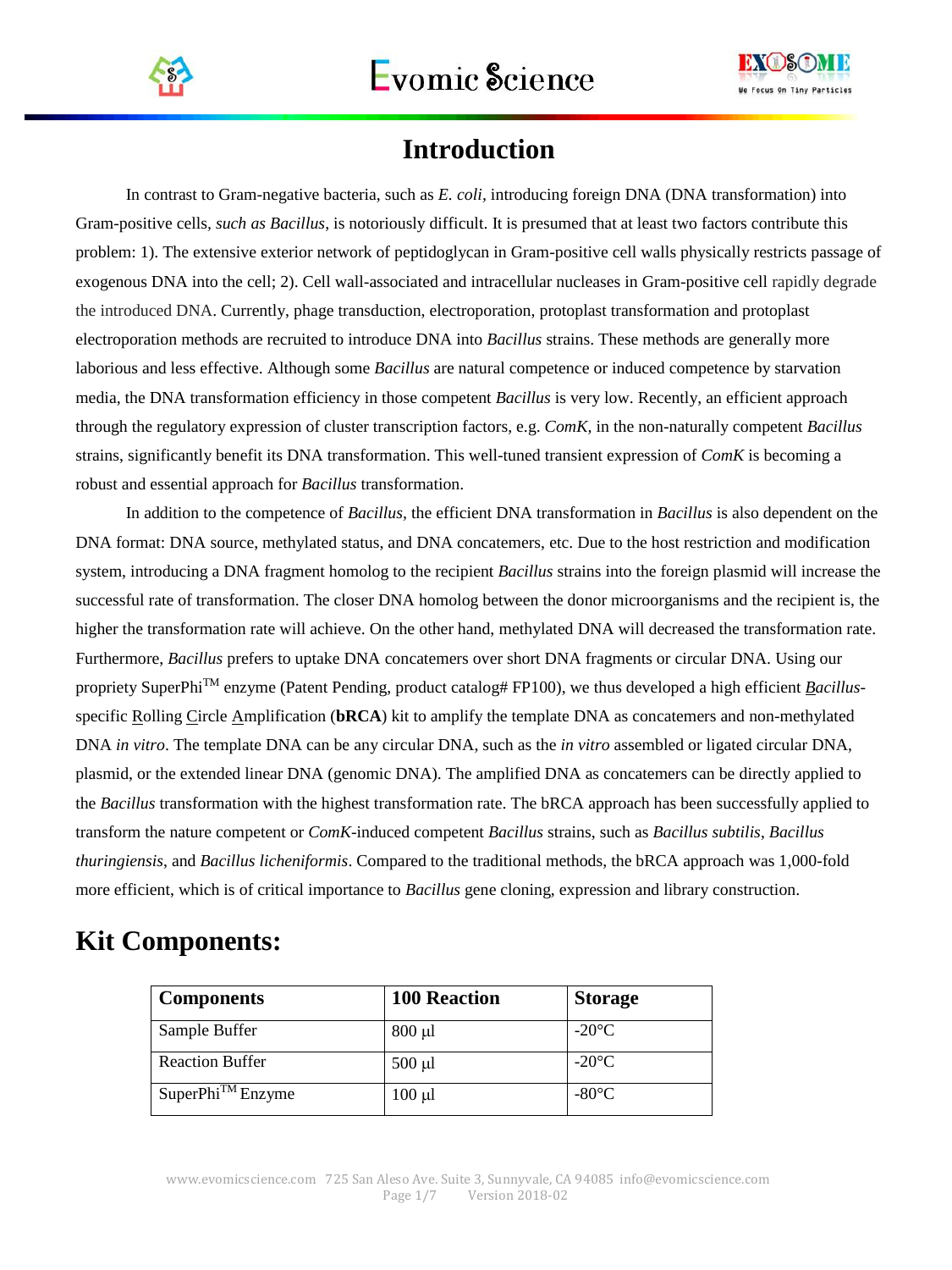



# **Detailed Protocol**

The bRCA kit has the capacity to amplify as low as 1 picogram of the template DNA under optimal condition. The template DNA could be the extended linear DNA (genomic DNA), any circular DNA, such as *in vitro* assembly or ligated DNA mix, circular DNA from bacteria and yeast, including colony, or liquid culture. Typically, ten pictogram DNA, such as  $0.2$ ~0.5 µl of saturated overnight culture or  $1/10$  of the colony (approximately  $10^2$  ~ $10^4$  cells) would be enough for the *Bacillus*-specific DNA Rolling Circular Amplification reaction. To release plasmid or genomic DNA from gram-positive bacteria including *Bacillus*, lysozyme pre-treatment will be helpful. Please keep in mind that excess culture or colony will inhibit the amplification reaction! The protocol described below is a general protocol for amplifying the circular DNA from various sources. Yields and kinetics may vary if crude or un-quantified samples are used. We recommend to consider a starting point for adapting your specific reaction.



 *Fig. 2. Schematic Representation of RCA-mediated DNA Amplification Protocol.*

## **The protocol includes two parts:**

- 1. Preparation of DNA samples for transformation;
- 2. *Bacillus* DNA Transformation.

Appendix I: Preparation of *ComK*-induction competent cells.

Appendix II: Preparation of natural Bacillus competent cells

## **1. Preparation of DNA Sample Mix for Transformation:**

- DNA Sample Mix could be prepared, depending on material sources, as described below.
- Heat at 95 °C for 3 minutes and then quickly cool to  $4^\circ$ C on the PCR machine.
- Keep the denatured DNA sample mix on ice until use.

*Note: Heating at higher temperature or longer time may nick circular or host genomic DNA.*

#### **1.1. Purified DNA or DNA ligation product or** *in vitro* **assembled product:**

- $\Box$  Transfer 3 µl of Sample Buffer into a 0.2 ml PCR tube.
- $\Box$  Add 1 µl of the circular DNA (10 pg/µl to 10 ng/µl) to the above PCR tube.

#### **1.2. Bacterial Colonies:**

 $\Box$  Transfer 4 µl of Sample Buffer into a 0.2 ml PCR tube.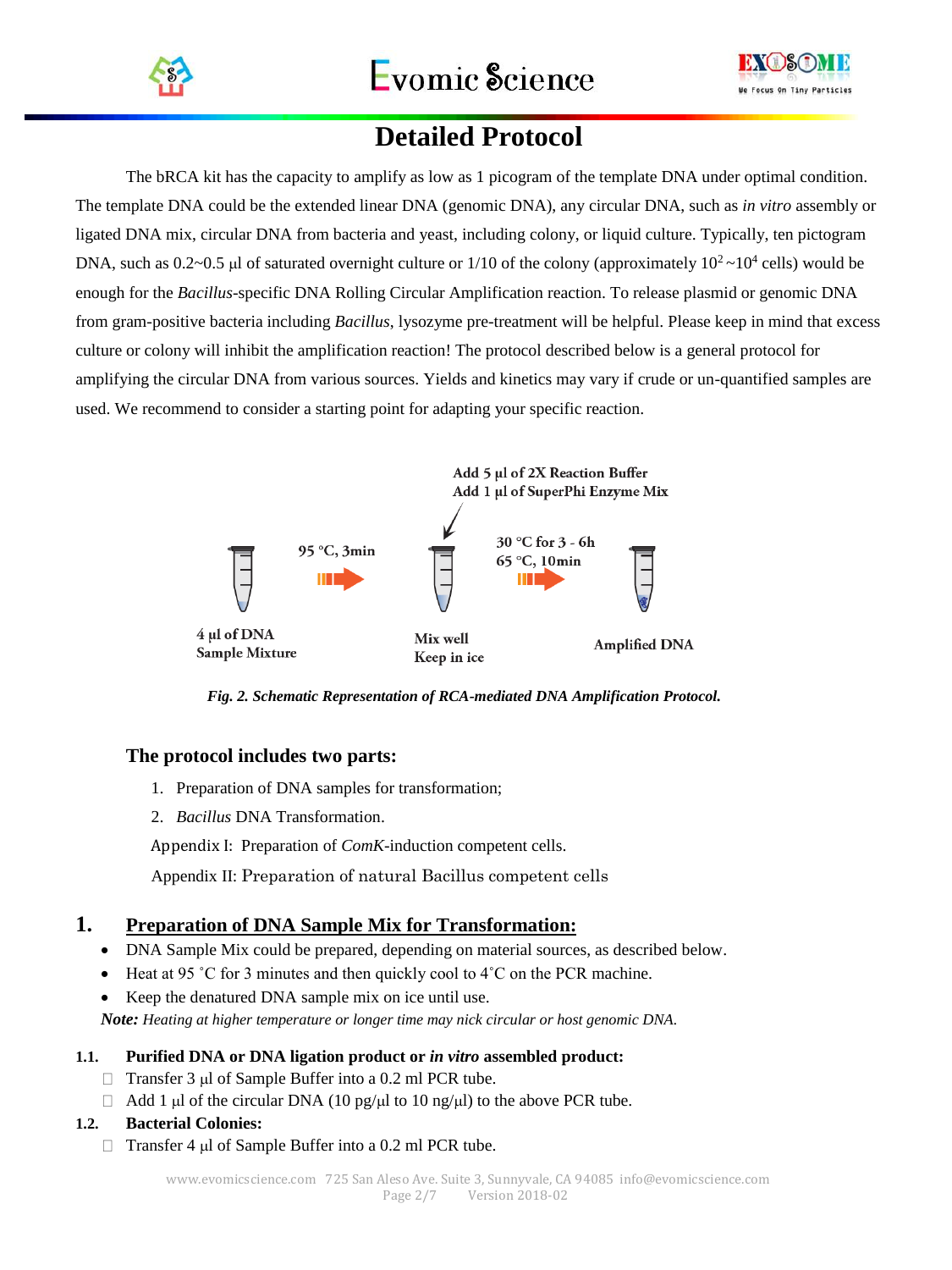



- Pick 1/100 of the colony (approximately  $10^2 \text{~} 10^4$  cells) and add to the above PCR tube.
- If gram-positive bacteria are used, lysozyme pre-treatment will help to break down the cell wall to release the  $\Box$ plasmid.

### **1.3. Liquid Bacterial Culture:**

- $\Box$  Transfer 3.5 µl of Sample Buffer into a 0.2 ml PCR tube.
- Dilute the saturated overnight culture to 10-fold by sterile  $dH_2O$ , then add 0.5 µl to the above PCR tube.
- $\Box$  If gram-positive bacteria are used, lysozyme pre-treatment will help to break down cell wall to release the plasmid.

#### **1.4. Glycerol Stock:**

- $\Box$  Transfer 3.5 µl of Sample Buffer into a 0.2 ml PCR tube.
- $\Box$  Add 0.5 µl of glycerol stock to the above PCR tube.
- $\Box$  If gram-positive bacteria are used, lysozyme pre-treatment will help to break down the cell wall to release the plasmid.

#### **1.5. Bacterial Genomic DNA:**

- $\Box$  Genomic DNA can be isolated using the commercial genomic DNA isolation kit.
- $\Box$  Transfer 3 µl of Sample Buffer into a 0.2 ml PCR tube.
- $\Box$  Add 1 µl of 100 ng/µl genomic DNA to the above PCR tube.

## **2. DNA Amplification:**

Add 5 µl of Reaction Buffer (**Vortex before use**) and 1 µl of SuperPhi<sup>TM</sup> Enzyme to the above PCR tube contains 4 µ of denatured DNA Sample Mix as shown below:

| <b>Component</b>       | <b>Volume per reaction</b> |
|------------------------|----------------------------|
| Sample Mix             | 4 ul                       |
| <b>Reaction Buffer</b> | $5 \mu l$                  |
| $SuperPhi^{TM}$ Enzyme | $1 \mu$                    |
| <b>Final Volume</b>    | $10 \mu$                   |

One can prepare the master mix of the Reaction Buffer and the SuperPhiTM Enzyme for multiple reactions. The final volume is 10  $\mu$ l. Mix well and incubate at 30 °C for 2~18 h.

*Note: Due to the extremely high activity of our SuperPhi*TM *enzyme, the high concentration of concatemer DNA will become very sticky and even precipitate out after RCA reaction. If your template DNA is more than 100 ng in a 10*  $\mu$ *l reaction, please DO NOT incubate longer than 4 hours at 30 ˚C.*

**3. Inactivation:** Incubating at 65 °C for 10 min, and then cool to 4 °C.

#### **4. Transform bRCA product to** *Bacillus* **(ComK-induced or Natural Competence):**

bRCA product with certain dilution can be directly transform either ComK-induced or natural *Bacillus* competent cells. If double crossover in chromosome was desired, bRCA product can be linearized with restriction enzyme and then transform *Bacillus*, but with lower transformation rate.

- **4.1.** Take 2  $\mu$ l of the above bRCA product to make 100x, 1,000x serial dilution with sterile dH<sub>2</sub>O.
- **4.2.** Prepare and label 3 of sterile 1.7 ml microcentrifuge tube or 2 ml Corning cryopreserve vials, then mix 2 µl of 100x, 1,000x diluted bRCA product with 100 µl of *ComK*-induced or natural competent *Bacillus* in each tube/vial.
- **4.3.** Shake at 37 ˚C, 250 rpm for 1.5 h to recover transformants.
- **4.4.** Plate all 100 µ of the transformants on antibiotic selective LB plates.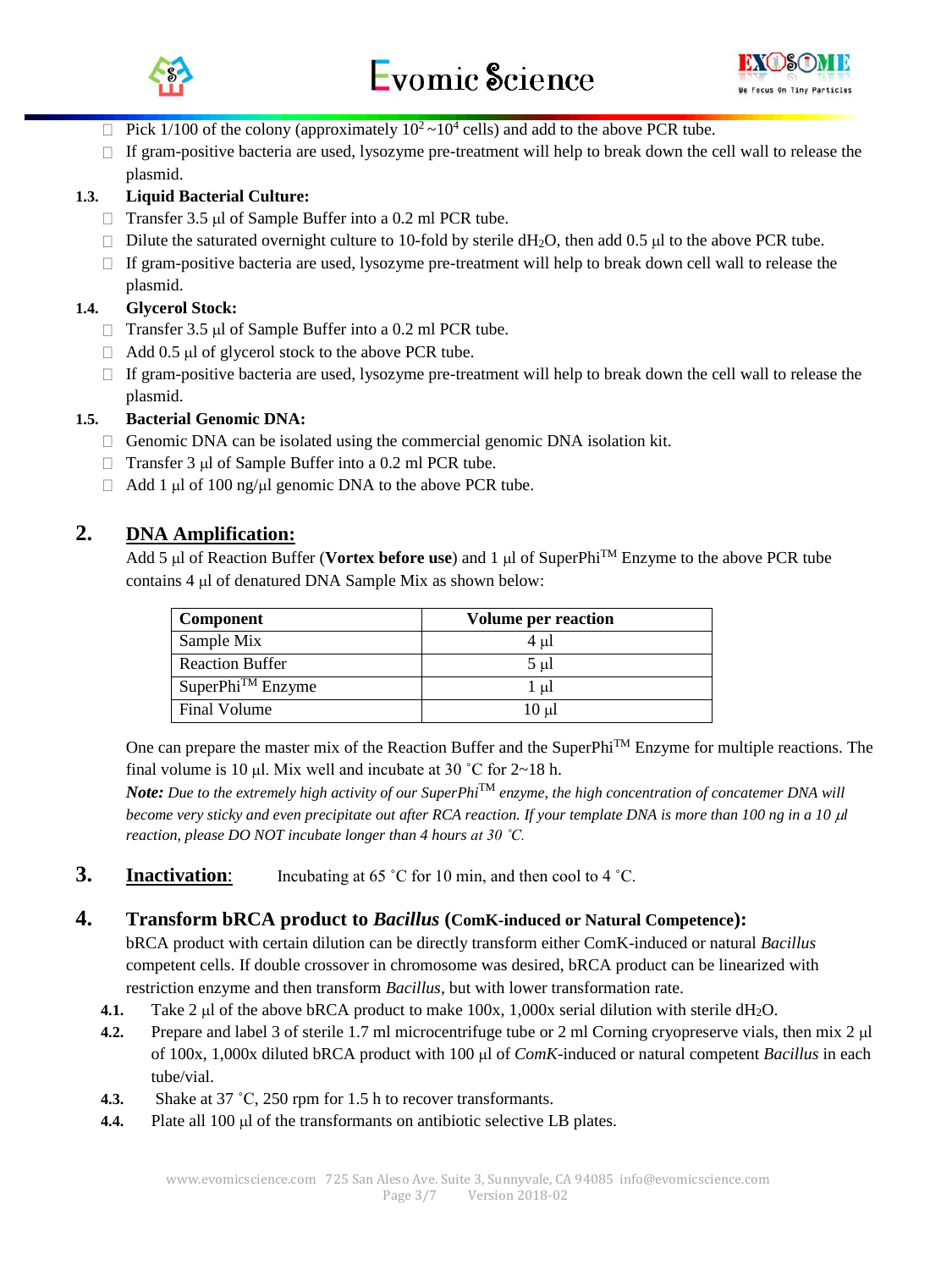



**4.5.** Incubate the plates at 37 ˚C overnight. Typically, you will have ~100 colonies of *Bacillus subtilis* with the 1,000x diluted bRCA product as shown below:

*Figure 1. Transformation Efficiency of bRCA Product in ComK-induced Competent Cells (SCK6) and natural competent cells (Bacillus subtilis 168).* Six DNA fragments with average 1000bp, were assembled into vector with our U-Clone Master Kit (Evomic Science, Cat#:UC100). The resulting circular DNA was directly amplified with bRCA at  $30^{\circ}$ C for 3 hrs. The concatemer DNA were diluted to the indicated concentration, and followed by Bacillus transformation directly. When bRCA products were diluted to 100 fold, there were too many colonies (upper panel, comK strain SCK6) on the antibiotic LB plate. There were still hundreds of colonies (upper panel, comK strain SCK6) on the antibiotic LB plate, when bRCA products were diluted to 1,000 fold. A similar result (lower panel, natural competent cells) was obtained when natural competent cells (*Bacillus subtilis* 168) was used.



**5. FAQ and Troubleshooting: Please contact us at [info@evomicscience.com.](mailto:info@evomicscience.com)**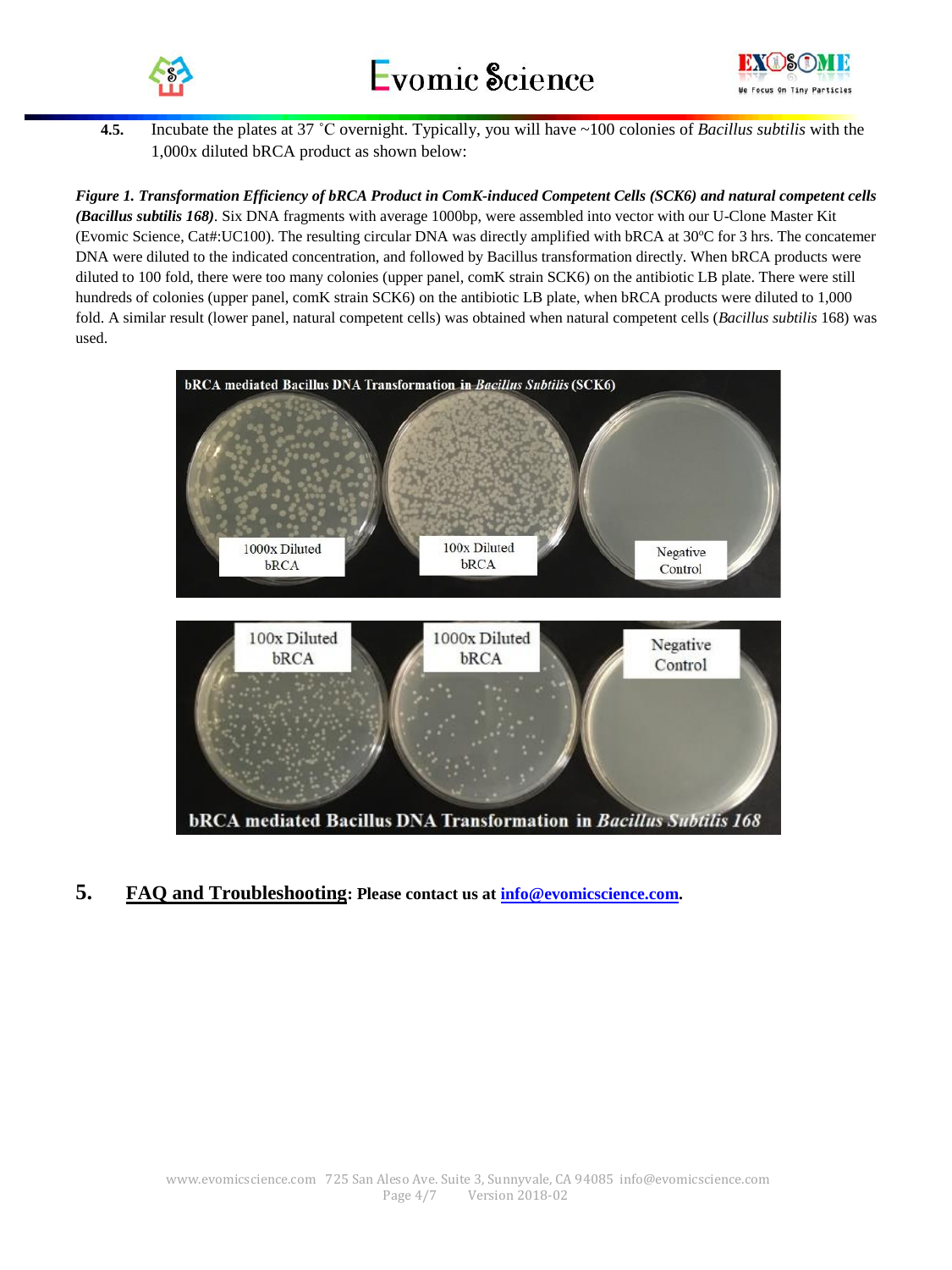



# Appredix I: Preparation of ComK-induced Bacillus Competent Cells

#### Starting materials:

- Glycerol (or other) stock of *Bacillus* strain expressing ComK
- LB Broth and plates with antibiotic, if required
- 50% xylose stock (Filtered)

#### Procedures:

- 1. Day 1: Streak the stock of Bacillus strain on LB plate. Incubate plate overnight at 37 ˚C.
- 2. Day 2: Inoculate multiple colonies to obtain  $OD_{600} = 0.2$  to 0.3 in 20 ml of LB broth.
- 3. Shake at 37 °C, 250 rpm until OD<sub>600</sub> = 0.5~0.8 (~1.5 h). If overgrew, dilute with LB broth to obtain a 20ml culture with  $OD_{600} = 0.8$ .
- 4. Add  $120 \mu$  of 50% xylose to the 20 ml culture (final xylose concentration=0.3%).
- 5. Induce cells for one hours at  $37 \degree C$  (final OD<sub>600</sub> $\sim$ 2.5).
- 6. Frozen stock: Add 8ml of 50% glycerol and 3.1 ml of DMSO to 20 ml of competent cells. Aliquot 100  $\mu$ l to each 2 ml Corning cryogenic vial and flash freeze in liquid nitrogen or isopropanol/dry ice bath before transfer to -80 ˚C for storage.
- 7. Test transformation efficiency: transform with 50 ng of plasmid  $(0.5 \text{ µg/ml final concentration})$  to each 100 µl competent cell and select on LB+antibiotic plate. Usually the transformation efficiency is about 7-10%.
- 8. **Transform fresh/frozen cells:** Thaw 100  $\mu$  of cells in Corning cryogenic vial on ice and mix with appropriate amount of DNA (1 $\mu$ g/ml is regarded as saturated). Tighten cap and shake at 37 °C for 1-1.5 hr, 250 rpm. Plate cells onto the appropriate selective media at the appropriate dilutions and incubate at 37 ˚C overnight. Depending on the strain and antibiotic used for selection, colonies should appear within 14 to 20 h.

#### Note: transformation is more efficient when incubating the cells and DNA mixture in glass tubes.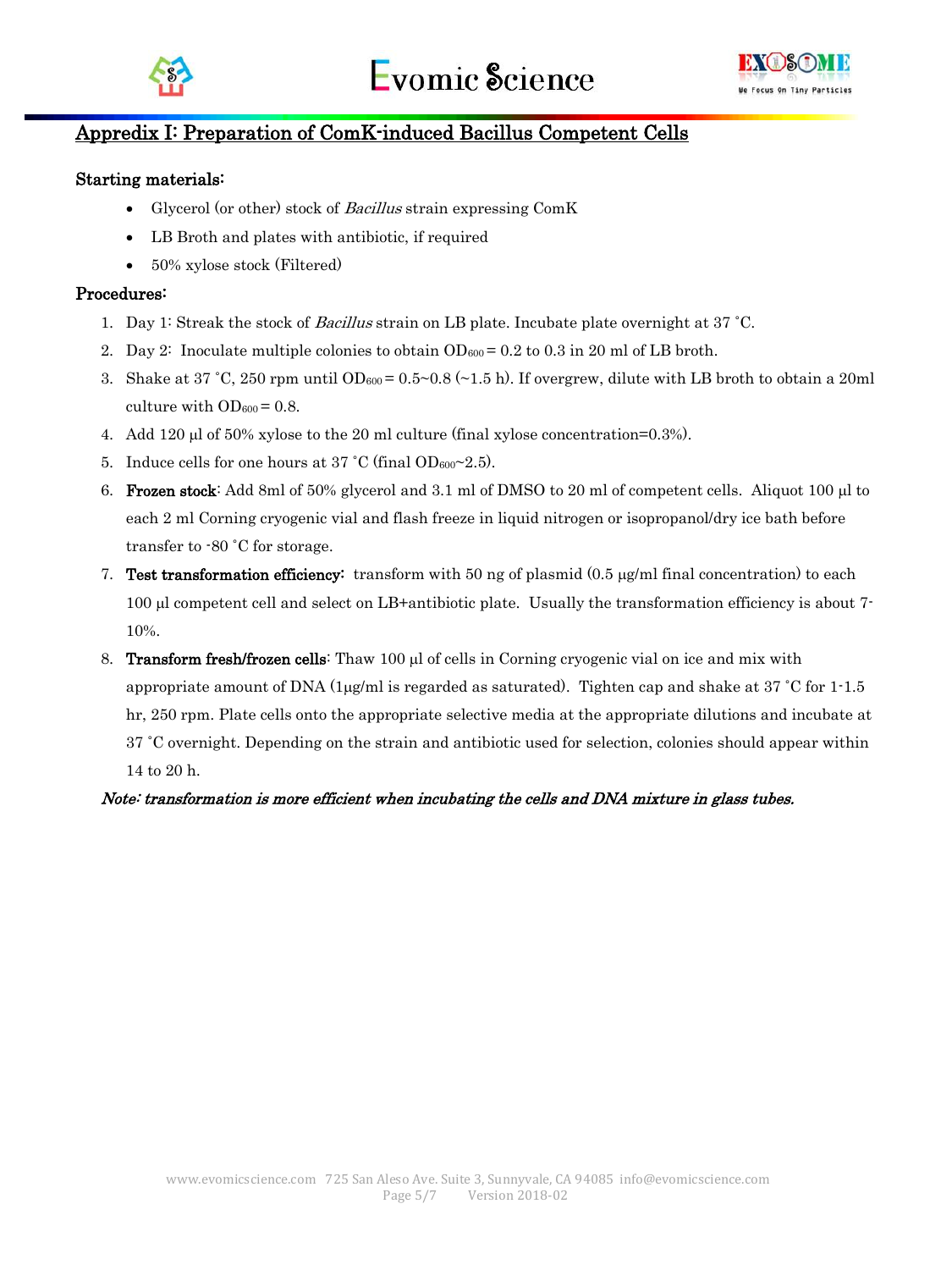



# Appredix II: Preparation of Natural Bacillus Competent Cells

Natural competence development in B. subtilis is one of several stationary phase processes triggered by a nutritional downshift. This protocol assumes that you use a spectrophotometer that accepts  $16\times125$  mm test tubes. If your spectrophotometer, like mine, works only with cuvettes, simply increase the culture volume to 10 or 20 ml in a 250-ml Erlenmeyer flask.

#### Starting materials:

| Medium A (100 m)                 |                                       |
|----------------------------------|---------------------------------------|
| Sterile water                    | 81 ml                                 |
| 10× Medium A base                | $10 \text{ ml}$                       |
| $10\times$ Bacillus salts        | 9 ml                                  |
|                                  |                                       |
| <u>Medium B</u>                  |                                       |
| Medium A                         | $10 \text{ ml}$                       |
| 50 mM $CaCl2 2H2O$               | $0.1$ ml                              |
| 250 mM $MgCl2$ 6H <sub>2</sub> O | $0.1$ ml                              |
|                                  |                                       |
| <u>10× Medium A base:</u>        |                                       |
| Yeast extract                    | 10 g                                  |
| Casamino acids                   | 2 g                                   |
| Distilled water                  | to 900 ml                             |
| Autoclave                        |                                       |
| then add:                        | 50% glucose, filter-sterilized 100 ml |
| 10× Bacillus salts               |                                       |
| $(NH_4)_2SO_4$                   | 20 g                                  |
|                                  |                                       |
| $K_2HPO_4 \cdot 3H_2O$           | 183 g                                 |
| $KH_{2}PO_{4}$                   | 60 g                                  |
| Na-citrate                       | 10 <sub>g</sub>                       |
| $MgSO_{4}\cdot7H_{2}O$           | 2 g                                   |
| Water                            | to 1000 ml                            |

#### Procedures:

- 1. Streak recipient strain on one-half of a Tryptose Blood Agar Base plate or LB plate. Incubate overnight (18 hr) at 37°C.
- 2. Inoculate a few colonies into 4.5 ml of Medium A in a 16×125 mm test tube that lacks visible scratches. Mix the contents of the tube thoroughly. Read its optical density at 650 nm in the spectrophotometer. Adjust the  $OD_{650}$  to be 0.1-0.2, maintaining the volume at 4.5 ml.
- 3. Incubate at 37°C with vigorous aeration. Read the  $OD_{650}$  every 20 min, plotting  $OD_{650}$  against time on semi-log paper. After a brief lag, the OD should increase logarithmically---that is, they should fall on a straight line. Note the point at the culture leaves log growth—the graph points fall below the straight line. In *B. subtilis* genetics, this point is known as  $t_0$ . It should take 60-90 minutes of incubation and occur at  $OD_{650} = 0.4 - 0.6$ .